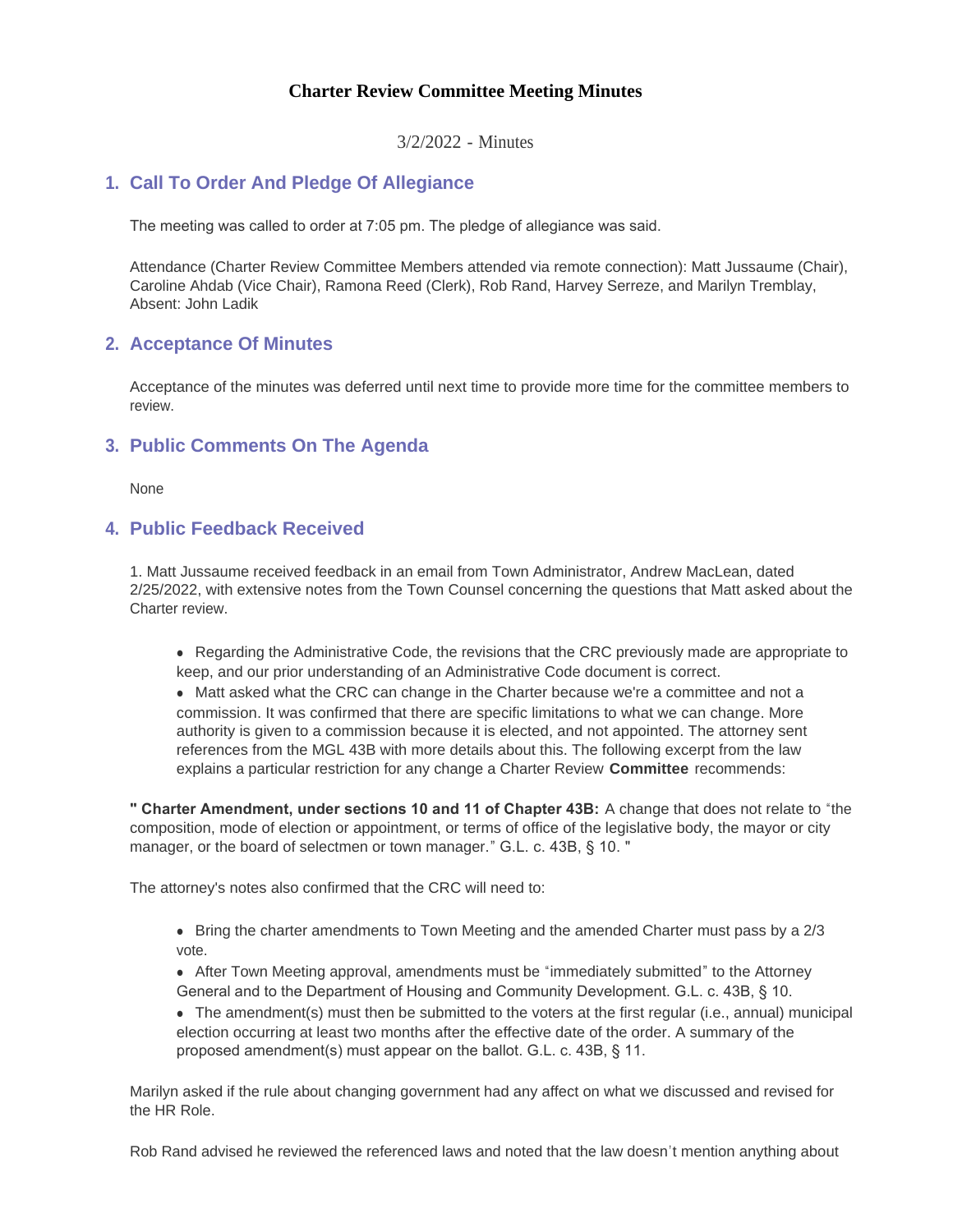hiring, so with respect to the HR role, he believes we're fine. Rob also mentioned that since he wasn't sure what we changed prior to his joining the CRC, he hasn't reviewed what other areas are affected.

Matt Jussaume also reviewed Article 4 to determine if any changes we made to the Town Administrator responsibilities would be affected.

Marilyn Tremblay commented that she noted that the attorney's notes mentioned that the Department of Housing and Community Development (DHCD) is supposed to review the Charter. While she believes what she suggested for our changes in the Charter is correct, she reviewed the charters of a couple of other towns that are also revising their charters. They have the exact language for the Housing Authority section that we changed, and they have not changed theirs. Marilyn asked if the DHCD approved the prior language that we had, should we consider reverting to that, especially given that other towns are still using it in their charters? The committee discussed this and agreed that Marilyn provided the suggested changes based on her experience with the Housing Authority, and it appears to be correct according to the current state laws. If any changes are necessary, the Town Counsel should advise of this after his review.

2. In an email dated 2/25/2022, Matt Jussaume received a copy of the draft Personnel By-law from the Town Assessor, Ms. Maureen Bolger, who is also part of an employee committee reviewing the Town's new draft Personnel Policy. Matt shared her email and the attached draft by-law in an email to the CRC, also dated 2/25/2022. Matt commented at this meeting that he reviewed the draft by-law and did not find anything in this that would be in conflict with the Charter changes we drafted. He advised that he also provided some feedback to Ms. Bolger, mentioning that the composition of the personnel board referenced in the by-law may be an issue at Town Meeting. He offered them some suggestions about how that might be presented.

# **Review Next Steps To Complete The Revised Charter Draft & Share Information 5.**

## **Review Feedback From Select Board 5.1.**

The Charter Review Committee discussed the remaining feedback received from the Select Board (their document is included in this meeting's packet).

**Section 5-5 / Page 23 Review 5-5 – Organization of Town Government Appointments SB Recommendation:** Section should be simplified; seems overly proscriptive

**Motion:** Ramona made a motion, seconded by Marilyn Tremblay, to keep the text in section 5-5 as we revised, as we intended this to be detailed regarding the appointed committees' details and composition.

Discussion: Harvey Serreze suggested a minor change to reorganize the order of the content. Information about the committees' charges should be moved up in the third paragraph as follows so that it has more emphasis.

*"A committee, whether standing or ad hoc, should have a 'committee charge' which identifies the authority under which a board, committee, commission, council or similarly named group functions within Pepperell's local governance. The charge should at a minimum describe the establishment of the committee, its appointment structure and the intended role of the committee. The following should be included in a Committee Charge: how established (statute, by-law, Charter, Select Board, Town Administrator, other) / Elected or Appointed, number of members, terms and calendar cycle of terms, purpose."*

After the discussion, a vote was taken and the motion carried unanimously.

**Section 6-4 Budget / Page 25 SB Recommendation** The submission of budget should be flexible, perhaps the CRC should have the FINCOM determine a process moving forward? For example, Budget message by January 15th, budget drafts not later than February 1st. The reason for their suggestion is that the current timeline does not seem to align with the Town's needs.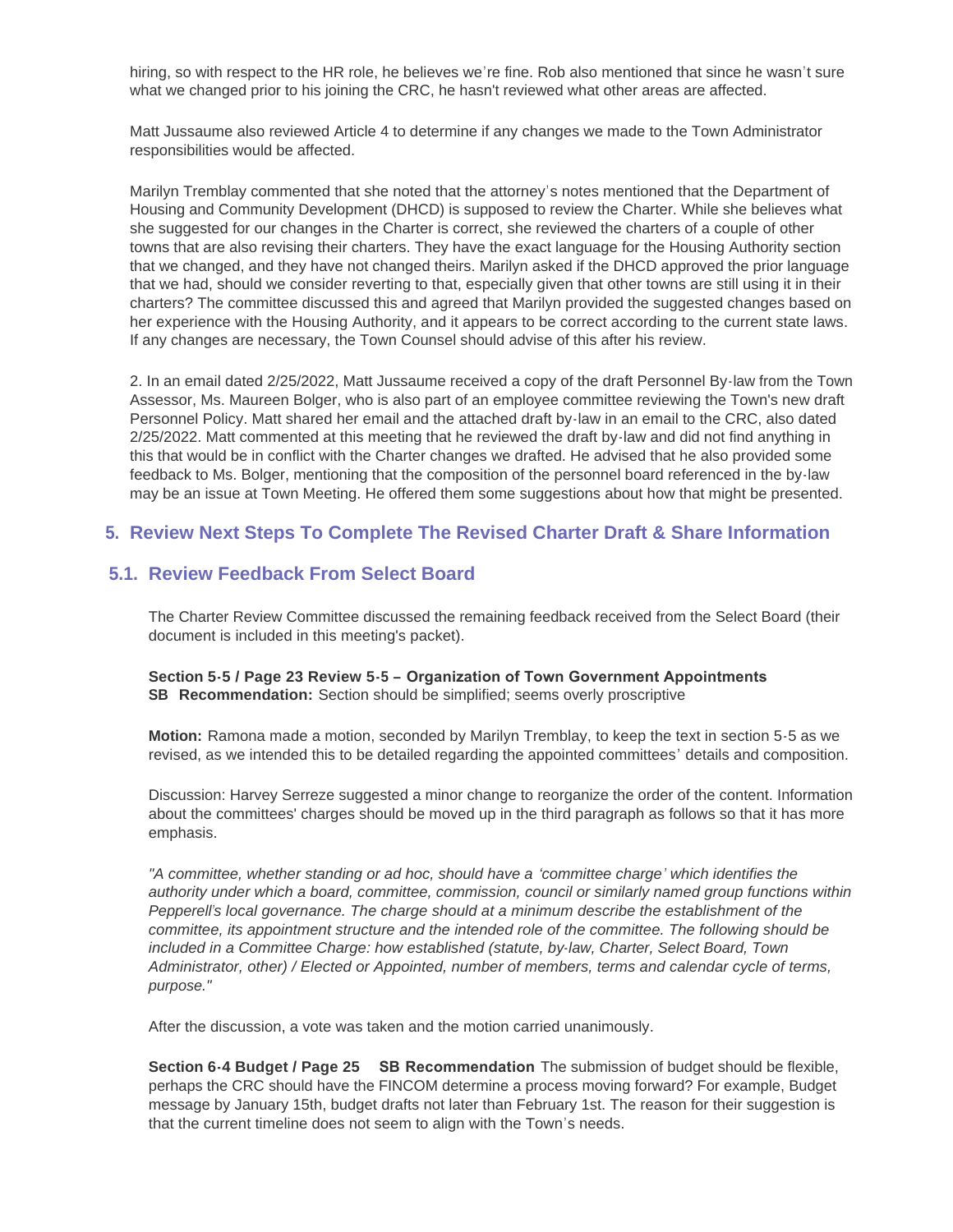Caroline Ahdab suggested getting John Ladik's feedback. Ramona Reed commented that she thought we previously discussed this at one of our meetings with John after the Select Board's initial feedback, and that John had already agreed we should keep the revised text's timelines. Marilyn Tremblay agreed. Matt Jussaume also commented that he believes John drafted the revision but he understands that some might not feel that the time frames are practical.

**Motion:** Caroline Ahdab made a motion, seconded by Marilyn Tremblay, to accept this section as we wrote it.

After the discussion, a vote was taken and the motion carried unanimously.

**Select Board Section 7-6 Periodic Review SB Recommendation:** The last paragraph of 7-6a should be eliminated: *"Priority shall be given to at least two (2) prior members of the original Charter Commission or the Charter Review Committee thereafter. Upon submission of said report and recommendations to the Town Meeting, this special committee shall be discharged."*

**Motion:** Marilyn Tremblay made a motion that we keep the text in Article 7 as written. This was not seconded.

Ramona Reed said she could agree with removing the requirement that consideration be given to original Charter members, especially after a 10-year span. Those members may not be available or have good recollection of the earlier charter review. Caroline Ahdab disagreed and commented that the prior committee members' background and history can be important. Harvey suggested that if we make too many requirements it might be more difficult to appoint members.

**Motion Rescinded:** Marilyn decided to rescind the motion so the committee could consider some additional revised text for section 7-6a.

Matt Jussaume made some additional changes to the last paragraph of section 7-6a regarding the discharge of the Charter after the committee's submission of a charter report and recommendations to Town Meeting. The newly added text is in **bold**.

**7-6a -** *"Charter - The initial review committee shall convene five (5) years after the initial adoption of this Charter and subsequently at least every ten (10) years thereafter or earlier if required by the Town Meeting (in accordance with Section 2-7). The Charter Review Committee consisting of nine (9) members shall be established for the purpose of reviewing the Charter and to make a report, with recommendations, concerning any proposed amendments which said committee may determine to be necessary or desirable. The appointment shall expire after approval of the Charter update by the Commonwealth of Massachusetts, and the town voters at a regular municipal election."*

Additionally, this last sentence of the original paragraph was *eliminated: "Upon submission of said report and recommendations to the Town Meeting, this special committee shall be discharged."*

**Motion:** Marilyn made a motion, seconded by Rob Rand, to accept the text to 7-6a as revised.

Discussion: it was discussed that this paragraph should include that the Charter needs to also be brought to Town Meeting, in addition to being brought to the State and the municipal election.

**Amended motion:** Marilyn amended the motion, and Rob Rand seconded, to accept the text with the additional language to include "Town Meeting".

**7-6a -***"Charter - The initial review committee shall convene five (5) years after the initial adoption of this Charter and subsequently at least every ten (10) years thereafter or earlier if required by the Town Meeting (in accordance with Section 2-7). The Charter Review Committee consisting of nine (9) members shall be established for the purpose of reviewing the Charter and to make a report, with*  recommendations, concerning any proposed amendments which said committee may determine to be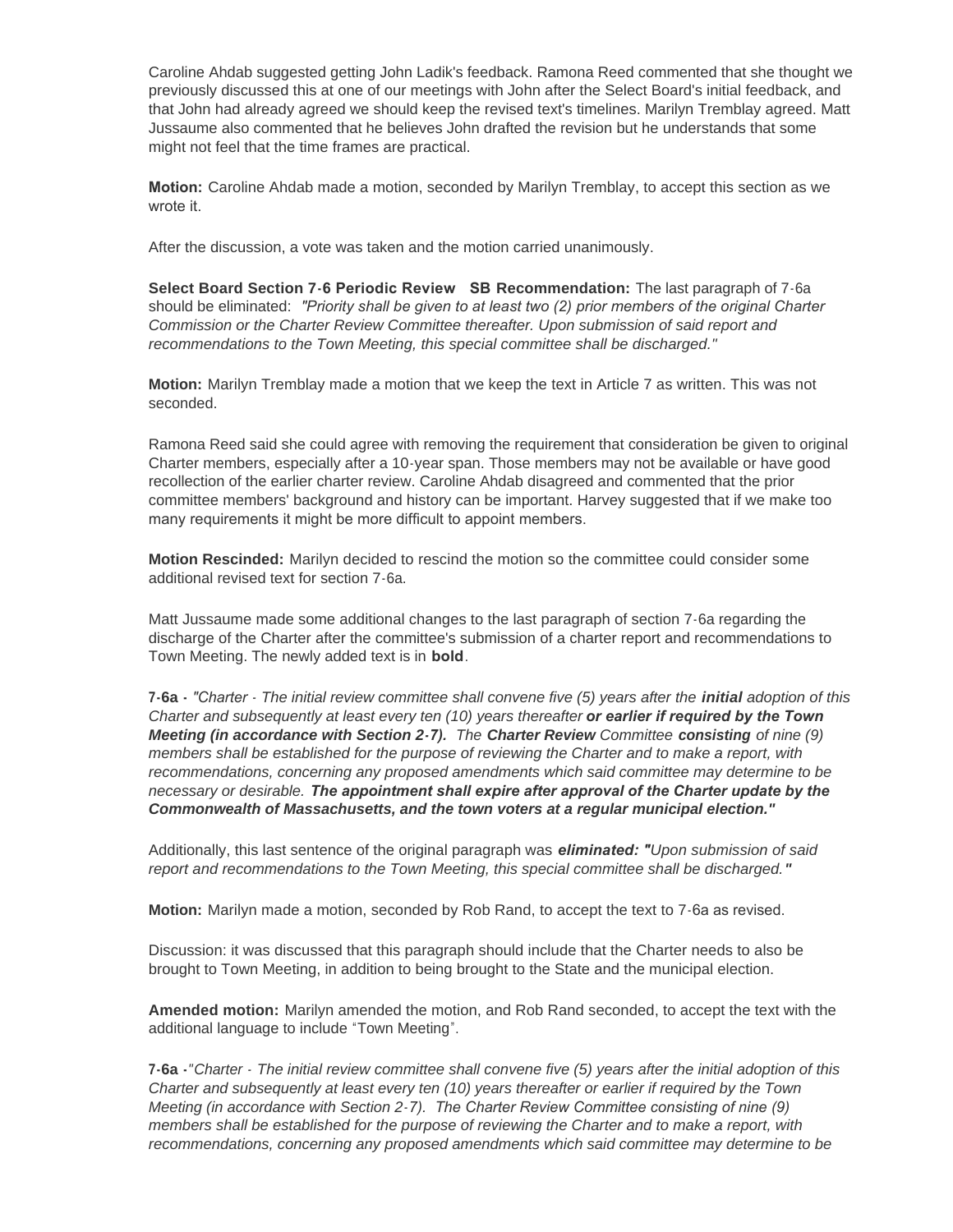*necessary or desirable. The appointment shall expire after approval of the Charter update by Town Meeting, the Commonwealth of Massachusetts, and the town voters at a regular municipal election."*

There was no other discussion and the motion carried unanimously.

Matt reviewed this section, 7-6a, again before moving on and asked if we should include the limitations about what we, as a committee, can do. Should we explain that there are limits to what we can determine as "necessary or desirable"? Harvey Serreze suggested we add a sentence referencing the MGL Chapter 43B.

**Motion:** Marilyn Tremblay made a motion, seconded by Harvey Serreze, to accept the change to the particular sentence including "within the constraints of the M.G.L Chapter 43B."

**7-6a -** *"Charter - The initial review committee shall convene five (5) years after the initial adoption of this Charter and subsequently at least every ten (10) years thereafter or earlier if required by the Town Meeting (in accordance with Section 2-7). The Charter Review Committee consisting of nine (9) members shall be established for the purpose of reviewing the Charter and to make a report, with*  recommendations, concerning any proposed amendments which said committee may determine to be *necessary or desirable within the constraints of the M.G.L. Chapter 43B. The appointment shall expire after approval of the Charter update by the Commonwealth of Massachusetts, and the town voters at a regular municipal election."*

There was no further discussion and a vote was taken. The motion carried unanimously.

It was then discussed whether the Charter should state that in order to have a Charter commission, which has more authority to make certain revisions, the members must be elected rather than appointed. The committee agreed that no additional text is needed for this beyond the reference to MGL 43B.

**Figure 1, page 35 SB Recommendation:** It was my understanding this figure is being deleted. If it will be included, please consider the following questions.

**CRC Response:** The CRC plans to eliminate Figure 1 on page 35 which is an outdated Town government organization chart. No edits needed.

**General Comments/Edits from the Select Board for the CRC's Consideration:**

Section 1-8/Page 5 Last paragraph: Should "public" be "publicly"? **CRC Response:** fixed

Section 2-2 / Page 6 Please add "or her", i.e., " … in the event of his or her absence or disability." **CRC Response:** fixed (pronouns eliminated and replaced with "The Town Moderator")

Section 2-11a / last sentence / Page 9: Should we add "online", i.e., "... be made reasonably available for inspection at public locations before the Town Meeting and online." **CRC Response:** Already addressed during prior review

Section 4-5, 4th paragraph / Page 21 Please change "Chairman" to "Chair" or "Chairperson". **CRC Response:** fixed

Section 5-5/Page 23 Great re-write! **CRC Response:** No action required

Figure 1, page 35 Pls change "Board of Selectmen" to "Select Board" and should the TA appointees be alphabetized like SB appointees? **CRC Response:** No action required; figure 1 will be eliminated from the **Charter** 

**Motion:** Marilyn Tremblay made a motion, seconded by Ramona Reed, to accept the edits based on the comments from the Select Board.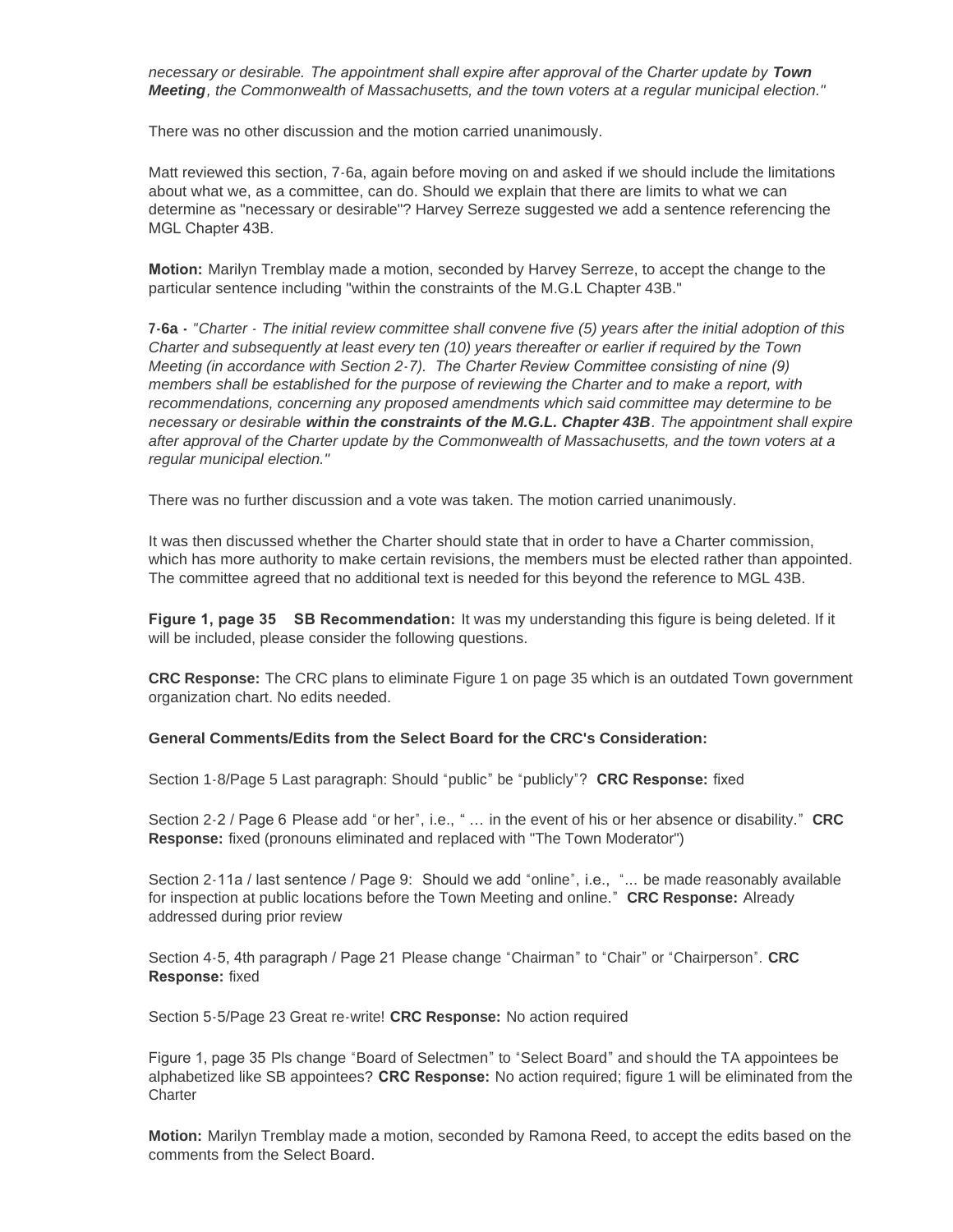Discussion: Caroline asked for clarification on what we were changing in section 4-5. it was explained that only the Select Board's suggested edit was made which was to change "Chairman" to "Chairperson".

After the discussion, a vote was taken and the motion carried unanimously.

#### **Review Timeline To Complete Charter Review By Town And State 5.2.**

This was not discussed; It will be brought to a future meeting after further discussion with the Town Administrator.

## **Discuss Committee Member Assignments For Completing The Charter 5.3.**

The committee discussed the next steps for completing the Charter:

Harvey said he had some suggestions on a couple of words that need to be changed in the Charter because their use is incorrect.

#### **Section 1-1 Incorporation; Short Title; Powers**

**Motion:** Harvey Serreze made a motion, seconded by Ramona Reed, that we change the word "inhabitants".

Discussion: Harvey advised that the definition of inhabitants can include animals. It was agreed to change "inhabitants" in Section 1-1 to "people" to be consistent with the Charter's preamble.

After the discussion, a vote was taken and the motion carried unanimously.

#### **Section 3-4a Housing Authority Board of Commissioners**

Harvey questioned the use of "tenant". Marilyn explained that this is the terminology used by the Housing Authority. However, we could add a description for clarity, "Housing Authority tenant", describing someone who lives in properties managed by the Housing Authority. After further review of this section, it was decided to also clarify the composition descriptions.

The newly revised text for section 3-4a is:

*"Composition, Term of Office - There shall be a Housing Authority consisting of five (5) members. Three of the members shall be elected by the voters serving for five (5) years each in staggered terms. One member shall be a Housing Authority tenant appointed by the Select Board for a term of one (1) year. The fifth member shall be permanently appointed by the Commonwealth as provided by the General Laws."*

**Motion:** Marilyn made a motion, seconded by Harvey Serreze, to accept the corrections to Section 3-4a.

There was no further discussion and the motion carried unanimously.

Matt Jussuame advised that at the next meeting the committee would review any suggestions found from proofreading the charter. Also, the Town Administrator may join our meeting to further discuss the path to complete the Charter changes.

**Action Item:** Each committee member should try to proofread the current charter draft and bring any suggested edits to the next meeting.

Matt also commented that he envisioned bringing the following documents to Town Meeting: